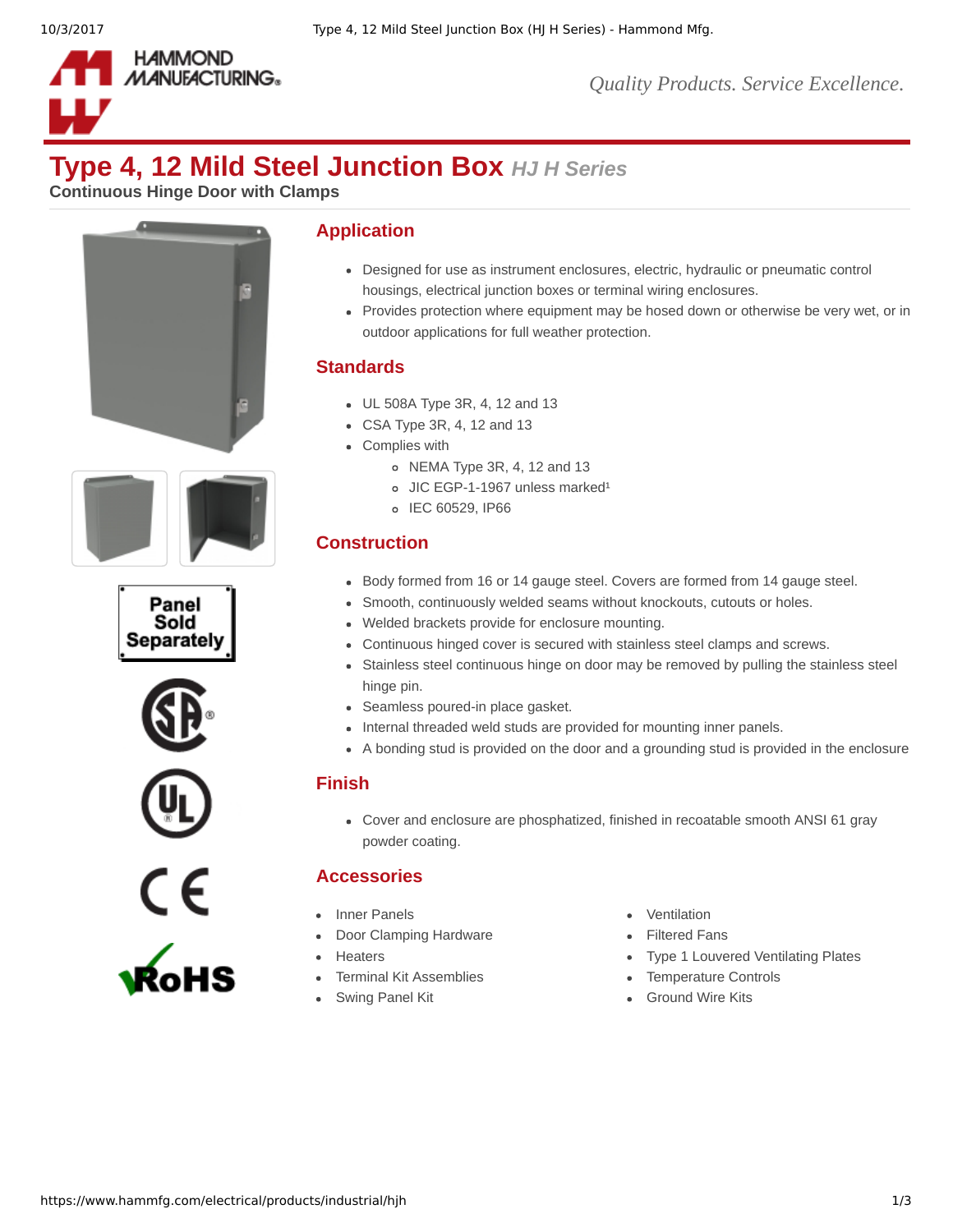10/3/2017 Type 4, 12 Mild Steel Junction Box (HJ H Series) - Hammond Mfg.



# Clamp location when<br>A =  $12.0$ " or greater

|                       |       |       |      | <b>Mounting Centers</b> |      | <b>Cover Dimensions</b> |       | Gauge       |      | Opt. Panel |                          |                 |
|-----------------------|-------|-------|------|-------------------------|------|-------------------------|-------|-------------|------|------------|--------------------------|-----------------|
| Part No.              | Α     | в     | с    | G                       | н    | M                       | N     | <b>Body</b> | Door | Part No. 2 |                          | Opt. Panel Size |
| HJ443HLP <sup>1</sup> | 4.00  | 4.00  | 3.00 | 4.75                    | 2.00 | 4.31                    | 4.31  | 16          | 14   |            | $\overline{a}$           |                 |
| HJ643HLP <sup>1</sup> | 6.00  | 4.00  | 3.00 | 6.75                    | 2.00 | 6.31                    | 4.31  | 16          | 14   | 14R0503    | 4.88                     | 2.88            |
| HJ863HLP              | 8.00  | 6.00  | 3.50 | 8.75                    | 4.00 | 8.31                    | 6.31  | 14          | 14   | 14R0705    | 6.75                     | 4.88            |
| HJ683HLP              | 6.00  | 8.00  | 3.50 | 6.75                    | 6.00 | 6.31                    | 8.31  | 14          | 14   | 14R0705    | 6.75                     | 4.88            |
| HJ444HLP <sup>1</sup> | 4.00  | 4.00  | 4.00 | 4.75                    | 2.00 | 4.31                    | 4.31  | 16          | 14   |            | $\overline{\phantom{a}}$ |                 |
| HJ644HLP <sup>1</sup> | 6.00  | 4.00  | 4.00 | 6.75                    | 2.00 | 6.31                    | 4.31  | 16          | 14   | 14R0503    | 4.88                     | 2.88            |
| HJ664HLP              | 6.00  | 6.00  | 4.00 | 6.75                    | 4.00 | 6.31                    | 6.31  | 16          | 14   | 14R0505    | 4.88                     | 4.88            |
| HJ884HLP              | 8.00  | 8.00  | 4.00 | 8.75                    | 6.00 | 8.31                    | 8.31  | 14          | 14   | 14R0707    | 6.75                     | 6.88            |
| HJ1084HLP             | 10.00 | 8.00  | 4.00 | 10.75                   | 6.00 | 10.31                   | 8.31  | 14          | 14   | 14R0907    | 8.75                     | 6.88            |
| HJ8104HLP             | 8.00  | 10.00 | 4.00 | 8.75                    | 8.00 | 8.31                    | 10.31 | 14          | 14   | 14R0907    | 8.75                     | 6.88            |
| HJ1264HLP             | 12.00 | 6.00  | 4.00 | 12.75                   | 4.00 | 12.31                   | 6.31  | 14          | 14   | 14R1105    | 10.75                    | 4.88            |
| HJ12105HLP            | 12.00 | 10.00 | 5.00 | 12.75                   | 8.00 | 12.31                   | 10.31 | 14          | 14   | 14R1109    | 10.75                    | 8.88            |

https://www.hammfg.com/electrical/products/industrial/hjh 2/3